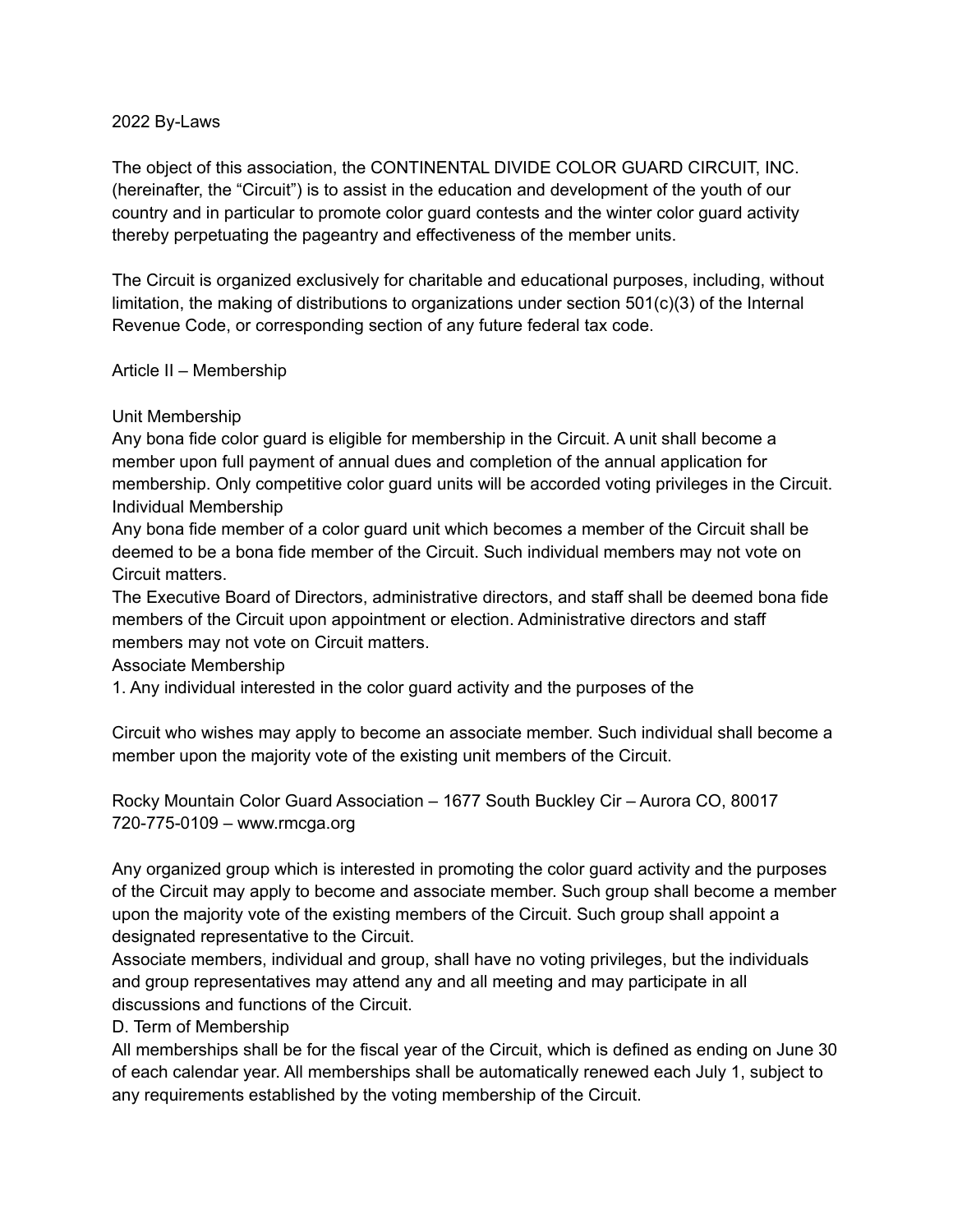Article III – Dues

Voting Members

Annual dues for the Circuit's fiscal year shall be assessed each voting member unit in an amount determined by the voting membership of the Circuit.

Annual dues shall be paid to the Circuit on or before December 1 of each year.Member units whose dues are unpaid on December 15 shall be assessed a late charge in an amount determined by the voting membership of the Circuit.

Nonvoting Members

There shall be no dues assessed against nonvoting members of the Circuit.

Associate members shall be expected to make donations of time, talent, or financial resources as accepted by the Board of Directors to retain membership in the Circuit.Article IV-Performance Bond

A. Payment of Bond

Each member unit shall provide the Circuit at the time of application for or renewal of membership a performance bond in an amount set by the voting membership of the Circuit. Bonds which are unclaimed by renewal of membership shall be transferred into the general operating fund of the Circuit.

B. Forfeiture of Bond

Procedures and rules governing the forfeiture and reinstatement of bonds shall be stated in the Rules and Regulations of the Circuit.

Article V- Administration

Executive Board of Directors

The administration of the association shall be vested in the President, who shall have a staff of four officers.

The voting members of the association shall elect the President, Vice President,Secretary, Treasurer, and Members at large.

These seven officers shall constitute the Executive Board of Directors of the association. All executive board members shall serve two-year terms.

No more than 1 person per organization can be in the President, Vice President, and secretary at any one time. This rule applies to those individuals who make decisions regarding the unit at any time during the season or attend rehearsals in any way other than a general supporter (family, friend). It includes Director, Financial Director. It does not include any family members. Minimum Age of Officers

All officers shall be at least 21 years of age prior to the date of their election.

Attendance of Officers

Unless permitted by the voting members of the Circuit, any Circuit officer absent for three consecutive Circuit or executive Board meetings shall be removed from office, and another elected to fill the vacancy, at the following Circuit meeting.

Concurrent Terms of Officers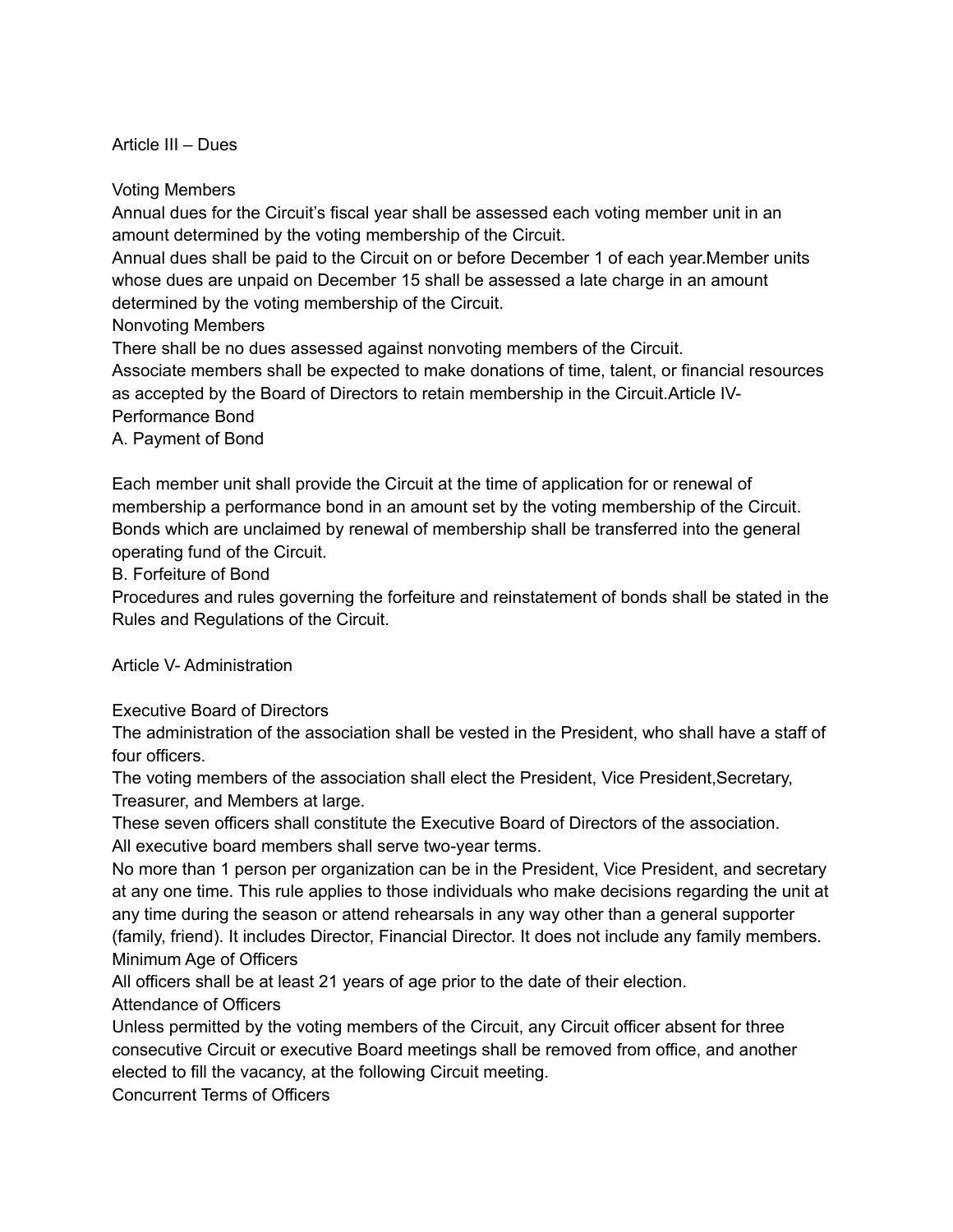All officers shall serve concurrent terms during the fiscal year as Directors of Continental Divide Color Guard Circuit, Inc.

President Pro Tempore

In the event of death, resignation, or incapacity in the office of President, the Vice President shall advance to the higher office and a special election shall be held within 30 days to gill the office of Vice President.

Article VI – Duties of the Staff

President (Circuit Director)The President shall supervise and control all the business and affairs of the Circuit. He/she shall sign, with the Secretary, any contracts or instruments which the membership has authorized to be executed. He/she shall appoint such committees as may be deemed necessary. He/she shall convey official board policies and other such duties as deemed necessary. He/she shall function as the public face of the circuit at public functions.

Vice President (Training Director)The Vice President shall, in the absence of the President, perform the duties of the President. In addition, the Vice President shall function as Director of Training, shall inform new units of Circuit procedures and rules, and shall be responsible for the operations of the circuit training seminars and clinics. He/she shall perform such other duties as may be assigned by the President.

Secretary (Public Relations Director)The Secretary shall keep the minutes of the meetings, see that all notices are given, be custodian of the Circuit records, sign all records and correspondence, and sign, with the President, and contracts or instruments which the membership has authorized to be executed. He/she shall keep a register of the members and their addresses and, in general, perform all duties incidental to the office of Secretary and such other duties as may be assigned by the President. (possible marketing functions)

Treasurer (Budget Director)The Treasurer shall have charge of, control of, and be responsible for all funds of the Circuit; receive and give receipts for all monies due and payable to the Circuit from any source and deposit all such monies in the name of the Circuit in such banks as may be selected by the staff; and in general, perform all the duties incidental to the office of Treasurer and such other duties as may be assigned by the President.

Members at Large. The Members at Large shall not have any specific responsibilities. They will be an elected extra voice of the membership to the Board of Directors.

Contest Director (Competition Director)The Contest Director shall handle all details and phases of coordinating contests sanctioned by the Circuit. He/she shall have complete charge of all arrangements, including media services and vendors. The Contest Director shall be responsible to the Circuit membership through the President and shall be governed by the bylaws of the Circuit. As a staff officer, he/she shall receive his orders from the circuit membership in the form of changes to these bylaws. This position is a hired position to be evaluated every year by the board of directors.

Chief Judge The Chief Judge shall handle all details and phases of coordinating judges for contests sanctioned by the Circuit. He/she shall work with the Vice President (Training Director) to determine judge panels, pay scale, training, housing and travel when appropriate. The Chief Judge and Vice President will review the performance of each judge at the end of the season, prior to the May meeting. This position is a hired position to be evaluated every year by the board of directors.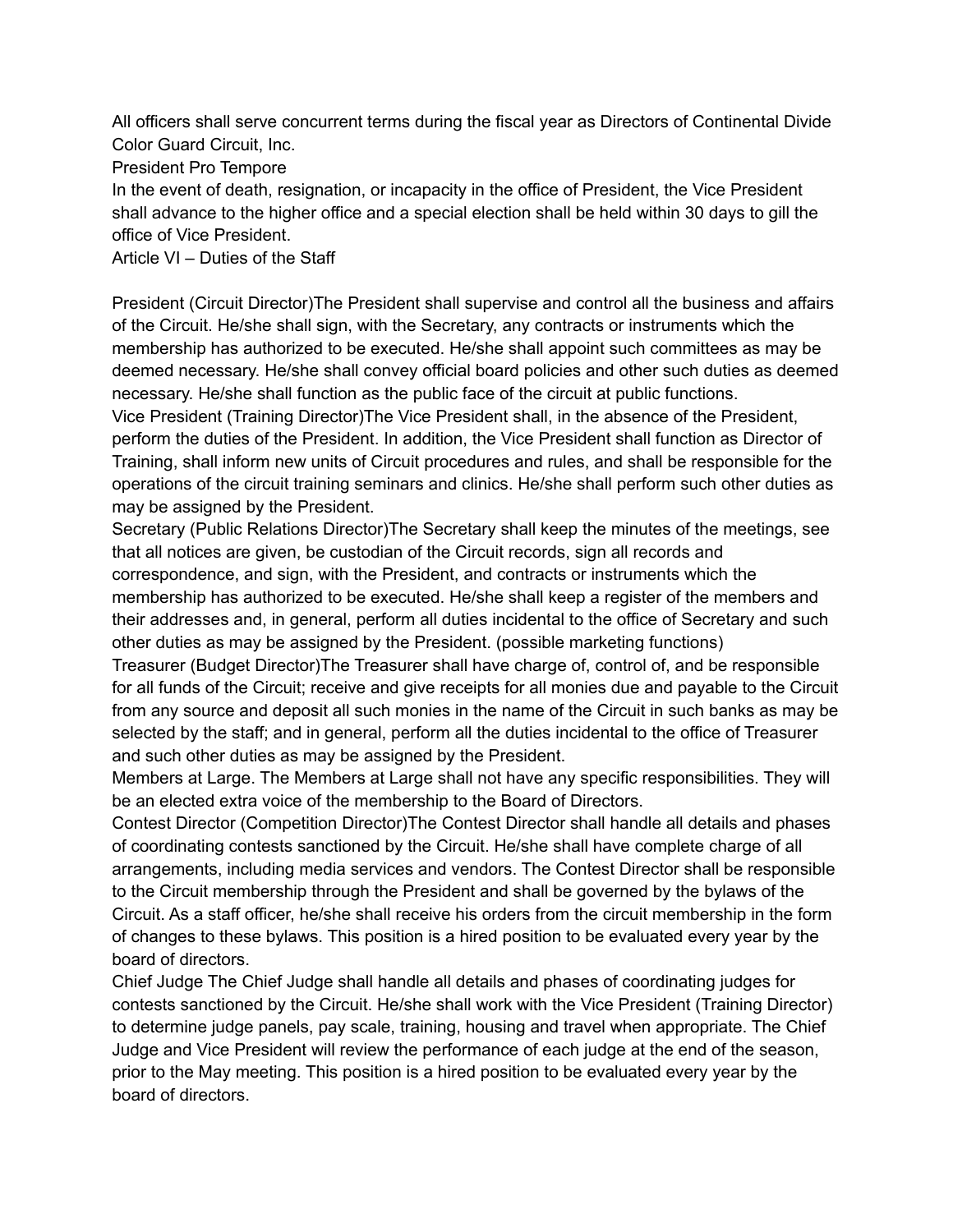Article VII Meetings

Frequency of Meetings

Meetings shall be held at the discretion of the President and the staff. There shall by at least two full Circuit meetings during a fiscal year, one in the Fall and one in the month of May.

Establishing a Quorum

A quorum shall be constituted by the majority of the voting membership present.

Meeting Notices

There must be two weeks written notice to the general membership prior to all Circuit meetings.Article VIII – Delegates

Unit Delegates

Each member unit shall be allowed one delegate and one alternate to represent that unit at Circuit meetings. The name of those delegates shall be registered at the time of application and acceptance to membership.

A change in the name of the registered alternate must be presented in writing by the registered delegate to the President at the beginning of a Circuit meeting.

A change in the name of the registered delegate must be presented in writing by the governing body of the member unit to the President prior to the beginning of the first meeting following such change.

Delegates may represent only one unit at any Membership meeting.

Associate Membership

Since there are no voting privileges accorded to associate members, no provision is made for such delegates.Article IX- Voting

A. Delegates

Each member unit shall receive one vote, to be cast by its delegate or alternate delegate. The Executive Board shall have one vote as a whole, including election of officers, but excluding amendments to the bylaws.

The President shall cast a vote only in case of a tied vote.

Article X – Expenditures

All expenditures greater than \$750 must be approved by the voting membership. Article XI – Election of Officers

# A. Nominations

Elections shall be held each year during the month of May.

All nominations received prior to the membership meeting shall be included in the notice sent for the meeting at which the elections will be held.

Nominations may be made from the floor at the election meeting.Rocky Mountain Color Guard Association – 1677 South Buckley Cir – Aurora CO, 8001 720-775-0109 – www.rmcga.org B. Elections

Elections shall be held for each office separately.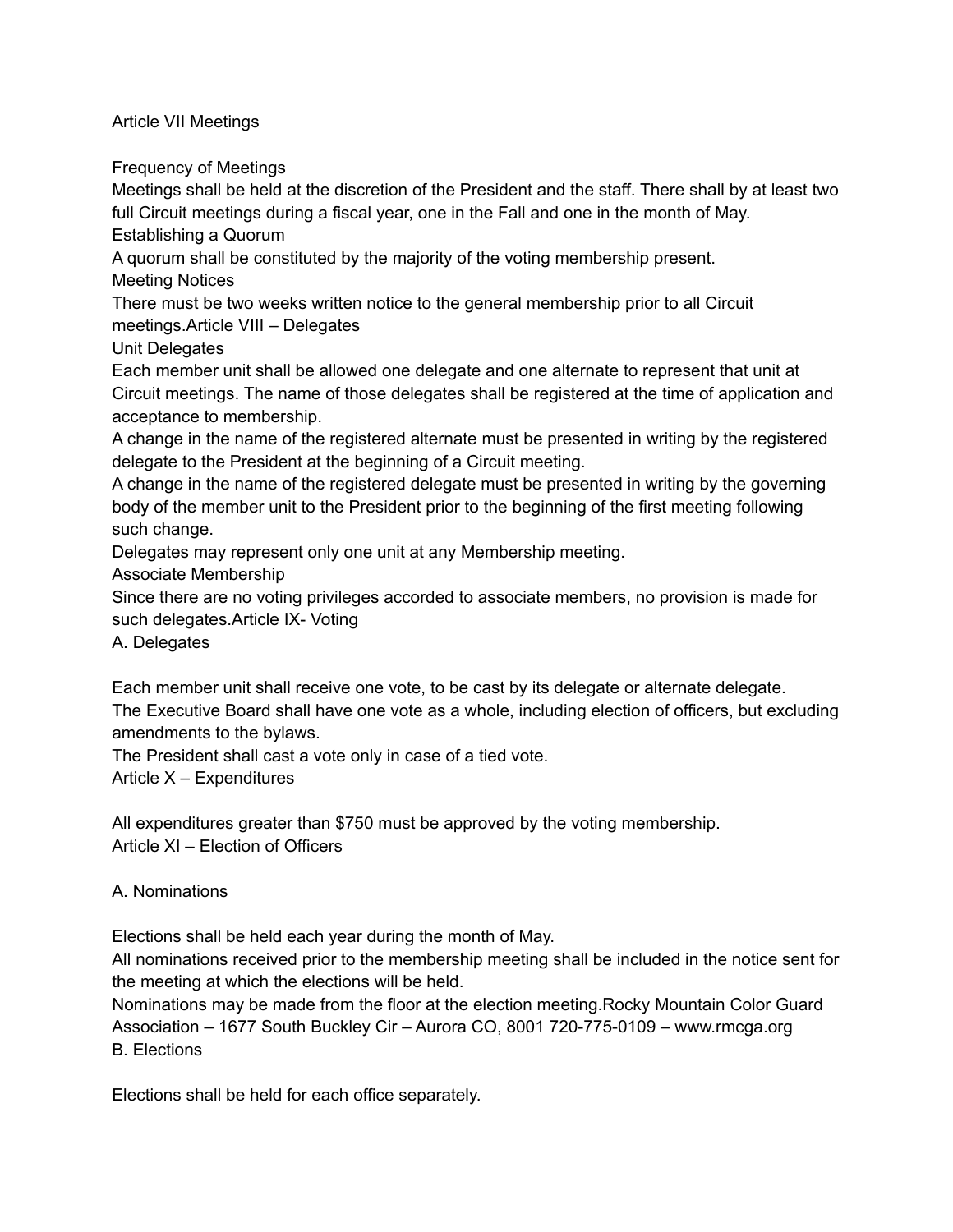Elections shall be by secret ballot.

Elections for President and Treasurer shall be held in odd years.

Elections for Vice President, Secretary, and Member at Large shall be held in even years. Article XII – Fiscal Year

The fiscal year of this association shall end on June 30.

Article XIII- Amendments to the Bylaws or Rules and Regulations

### Amendments to the Bylaws

These bylaws may be amended by a majority of the member units present and voting at the meeting of the Circuit, provided that the change(s) has been submitted in writing at the immediately preceding meeting and/or published to the membership.

Temporary Suspensions

Any of the bylaws of the Circuit may be temporarily suspended by a two-thirds majority vote of the member units present and voting at any meeting of the Circuit.

Amendments to Rules and Regulations

The Rules and Regulations may be amended by a majority of the member units present and voting at the May meeting of the Circuit.Article XIIII – Indemnification

The corporation shall indemnify any and all of its directors, officers, employees or agents, or former directors, officers, employees or agents that it is permitted or required to indemnify pursuant to the provisions of the Colorado Corporation Code now in effect, if the tests described in said provisions are met and the corporation may purchase insurance with respect to such persons to protect them and the corporation from any liability that may be asserted in this regard.

# Article XV – Negation of Pecuniary Gain

No part of the net earnings of the corporation shall inure to the benefit of, or be distributable to, its directors, trustees, officers, or other private persons, except that the corporation shall be authorized and empowered to pay reasonable compensation for services rendered and to make payments and distributions in the furtherance of the purposes set forth in Article I hereof. No substantial part of the activities of the corporation shall be the carry in on of propaganda, or otherwise attempting to influence legislation and the corporation shall not participate in, or intervene in (including the publishing or distribution of statements) any political campaign on behalf of any candidate for public office. Notwithstanding any other provision of these articles, the corporation shall not carry on any other activities not permitted to be carried on: (a) by a corporation exempt from federal income tax under section  $501(c)(3)$  of the Internal Revenue Code of 1954 (or the corresponding provision of any future United Stated Internal Revenue Law); or (b) by a corporation, contributions to which are deductible under section  $170(c)(2)$  of the-Internal Revenue Code of 1954 (or the corresponding provision of any future United States Internal Revenue Law).

Article XVI – Distribution of Assets Upon Dissolution